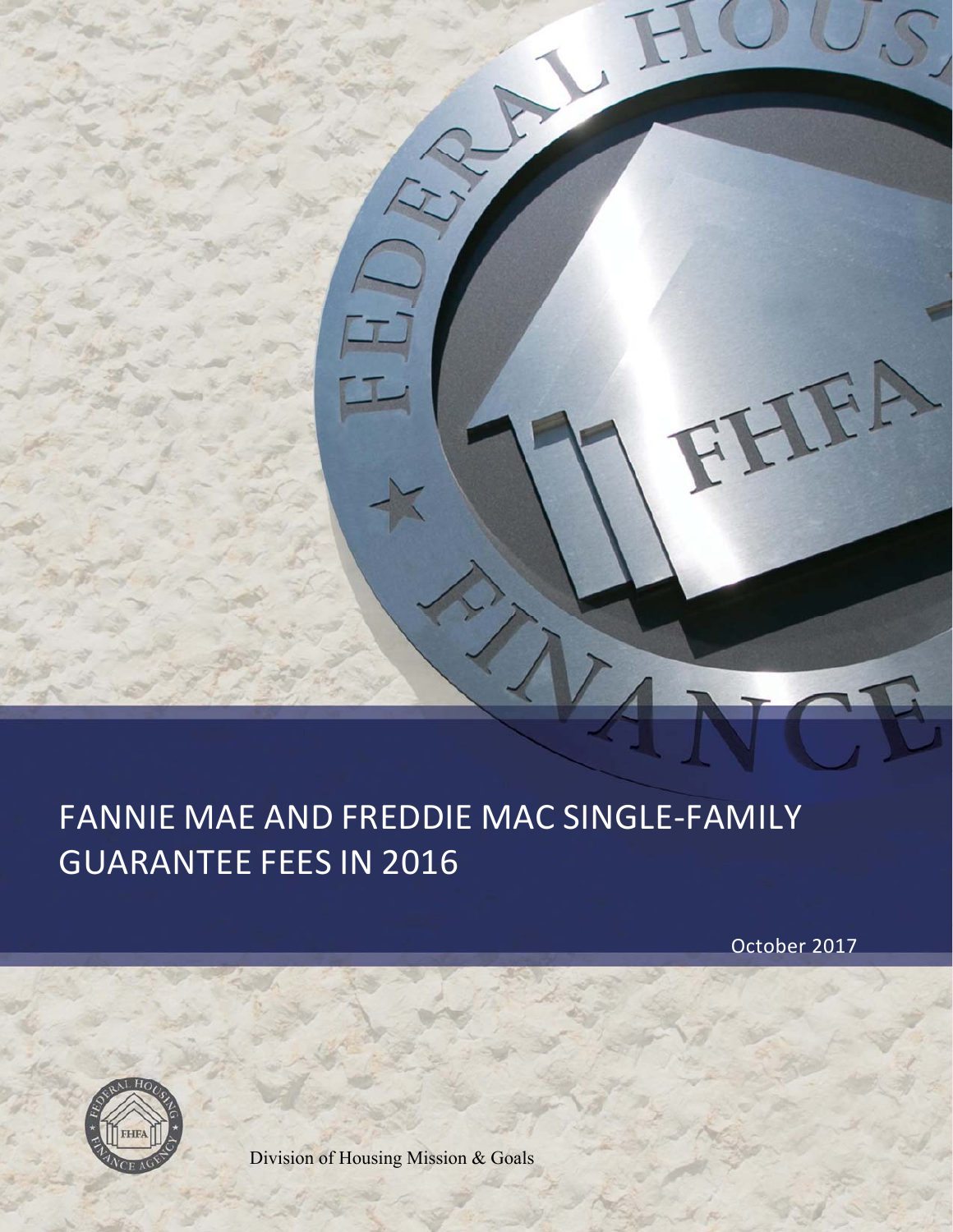# Single‐Family Guarantee Fees

# **TABLE OF CONTENTS**

| <b>Executive Summary</b>          |                                              |    |  |  |  |
|-----------------------------------|----------------------------------------------|----|--|--|--|
| <b>Guarantee Fees: Background</b> |                                              |    |  |  |  |
|                                   | <b>Factors Considered in Setting Fees</b>    | 3  |  |  |  |
| Ι.                                | <b>Estimated Cost</b>                        | 3  |  |  |  |
| Н.                                | <b>Other Factors</b>                         | 5  |  |  |  |
|                                   | <b>Timeline of Changes in Guarantee Fees</b> | 5. |  |  |  |
|                                   | <b>Guarantee Fee Results for 2016</b>        | 8  |  |  |  |
| Ι.                                | Average Guarantee Fee, Gap, and Risk Profile | 9  |  |  |  |
| Н.                                | Guarantee Fees by Product Type               | 12 |  |  |  |
| III.                              | Guarantee Fees by Risk Class                 | 13 |  |  |  |
|                                   | IV. Guarantee Fees by Lender Volume          | 18 |  |  |  |

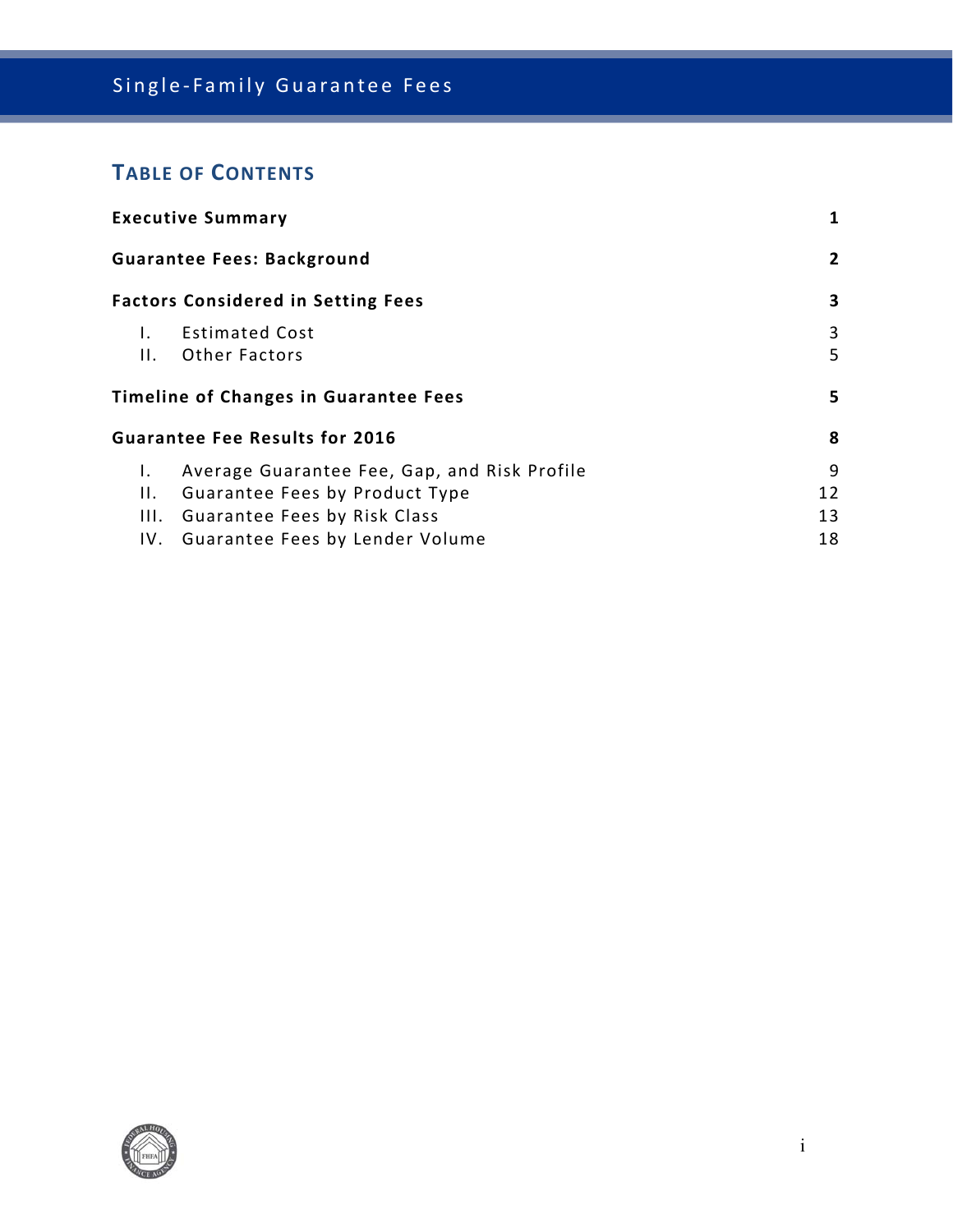## **Executive Summary**

Section 1601 of the Housing and Economic Recovery Act of 2008 (HERA) requires the Federal Housing Finance Agency (FHFA) to conduct an ongoing study of the guarantee fees charged by Fannie Mae and Freddie Mac (the Enterprises) and to submit a report to Congress each year.<sup>1</sup> HERA requires an analysis of the average guarantee fee and a breakdown by product type, risk class, and volume of a lender's business. The report also must analyze the costs of providing the guarantee and provide a comparison to the prior year. FHFA issued the first such report in 2009.2

This report discusses the guarantee fees charged in 2016 and provides a five-year perspective with data back to 2012. The major findings in this report are:

- For all loan products combined, the average single-family guarantee fee fell by 2 basis points from 59 basis points to 57 basis points in 2016. The upfront portion of the guarantee fee, which is based on the credit risk attributes (e.g., loan purpose, loan-to-value ratio, and credit score), remained unchanged at 16 basis points. The ongoing portion of the guarantee fee, which is based on the product type (fixed-rate or ARM, and loan term) fell from 42 basis points to 40 basis points. Ongoing fees fell primarily because of competitive pressures between the Enterprises, and less because of changes in the product type mix from 2015.
- The average guarantee fee in 2016 on fixed-rate, 30-year loans fell by 2 basis points to 61 basis points, while the fee on fixed-rate, 15-year loans fell by 4 basis points to 37 basis points. The pricing on adjustable-rate mortgage (ARM) loans remained steady at 59 basis points.
- The lower guarantee fees in 2016 resulted in a small decline in the expected profitability of the loan acquisitions. The Enterprises measure expected profitability as the difference between the total charged guarantee fee and modeled costs, including a targeted return on the modeled economic capital calculated for these loans.
- In 2016, extra-small lenders paid, on average, 2 basis points less than extra-large lenders in total guarantee fees. Since 2013, the guarantee fees among the size groups has been comparable, with only small differences in a given year.

<sup>&</sup>lt;sup>2</sup> See prior guarantee fee reports at http://www.fhfa.gov/DataTools/Pages/Data-Reports.aspx.



<sup>&</sup>lt;sup>1</sup> Section 1601 of the Housing and Economic Recovery Act of 2008, Public Law 110-289, 122 Stat 2824, which may be found at https://www.congress.gov/110/plaws/publ289/PLAW-110publ289.pdf.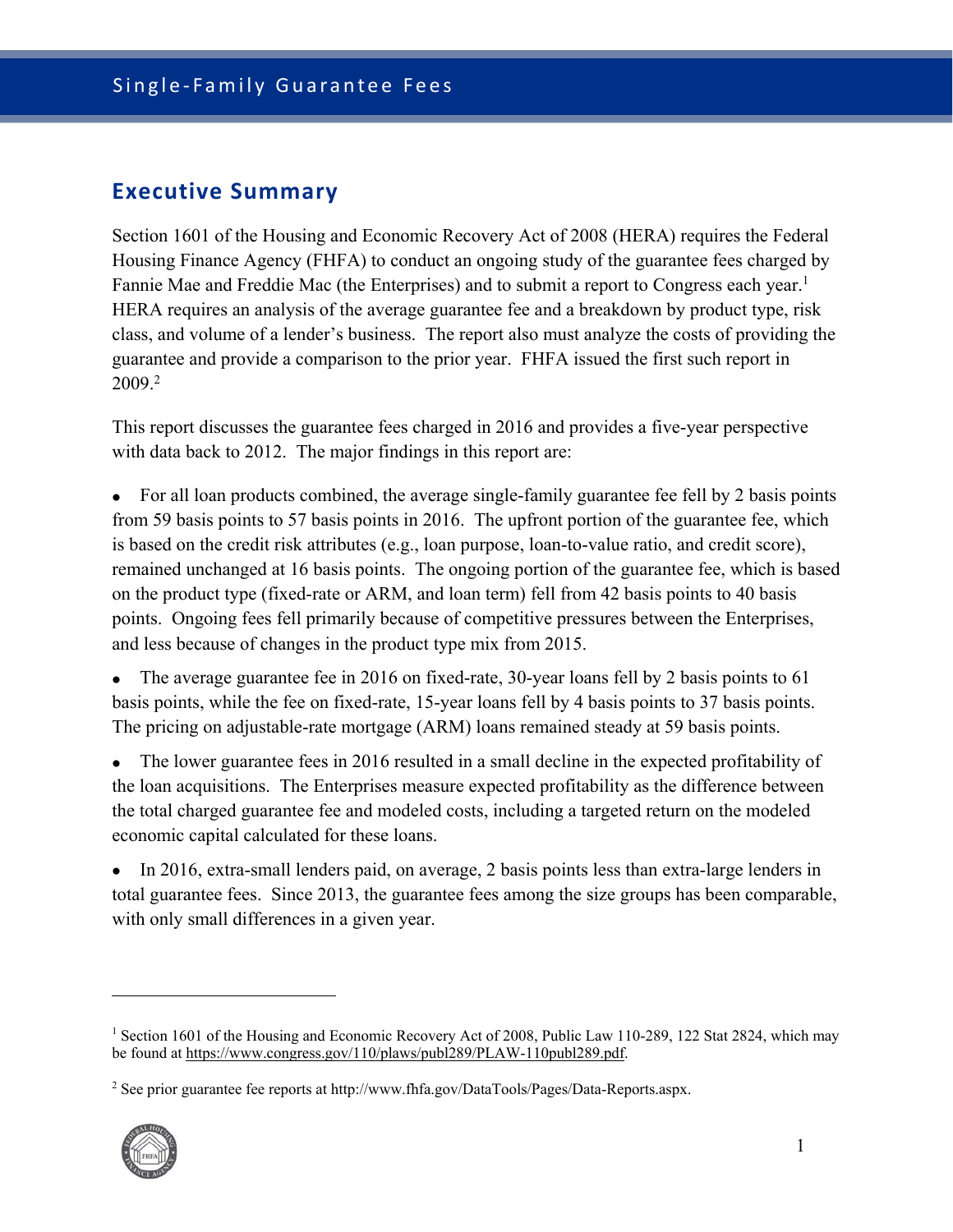Based on quarterly monitoring of guarantee fees, FHFA observed that average fees were declining as the ongoing portion of the overall guarantee fees declined for both Enterprises. FHFA responded by issuing direction in July 2016 to set minimum ongoing guarantee fees by product type, effective in November 2016, consistent with our responsibility to ensure safety and soundness.

Questions and comments about this report may be addressed to FHFA at: https://www.fhfa.gov/AboutUs/Contact/Pages/General-Questions-and-Comments.aspx

## **Guarantee Fees: Background**

Guarantee fees are intended to cover the credit risk and other costs that Fannie Mae and Freddie Mac incur when they acquire single-family loans from lenders. Loans are acquired through two methods. A lender may exchange a group of loans for a Fannie Mae- or Freddie Mac-guaranteed mortgage-backed security (MBS), which may then be sold by the lender into the secondary market to recoup funds to make more loans to borrowers. Alternatively, a lender may deliver loans to an Enterprise in return for a cash payment. Larger lenders tend to exchange loans for MBS, while smaller lenders tend to sell loans for cash and these loans are later bundled by the Enterprises into MBS.

While the private holders of MBS assume market risk (the risk that the price of the security may fall due to changes in market interest rates), the Enterprises assume the credit risk on the loans.<sup>3</sup> The Enterprises charge a guarantee fee in exchange for providing this guarantee, which covers administrative costs, projected credit losses from borrower defaults over the life of the loans, and the cost of holding capital to protect against projected credit losses that could occur during stressful macroeconomic conditions, if the Enterprises held capital.<sup>4</sup> Investors are willing to pay a higher price for Enterprise MBS due to their guarantee of principal and interest. The higher value of the MBS leads to lower interest rates for borrowers.

There are two types of guarantee fees: ongoing and upfront. Ongoing fees are collected each month over the life of a loan. Upfront fees are one-time payments made by lenders upon loan delivery to an Enterprise. Fannie Mae refers to upfront fees as "loan level pricing adjustments,"

<sup>&</sup>lt;sup>4</sup> Currently, the guarantee fee also includes a 10 basis point charge as required by Section 401 of the Temporary Payroll Tax Cut Continuation Act of 2011, codified at 12 USC 4547.



<sup>&</sup>lt;sup>3</sup> Although the Enterprises are always the ultimate guarantors, they may choose to retain the credit risk on their own balance sheet or, as part of their credit risk transfer programs, pay private entities to bear some of the credit risk.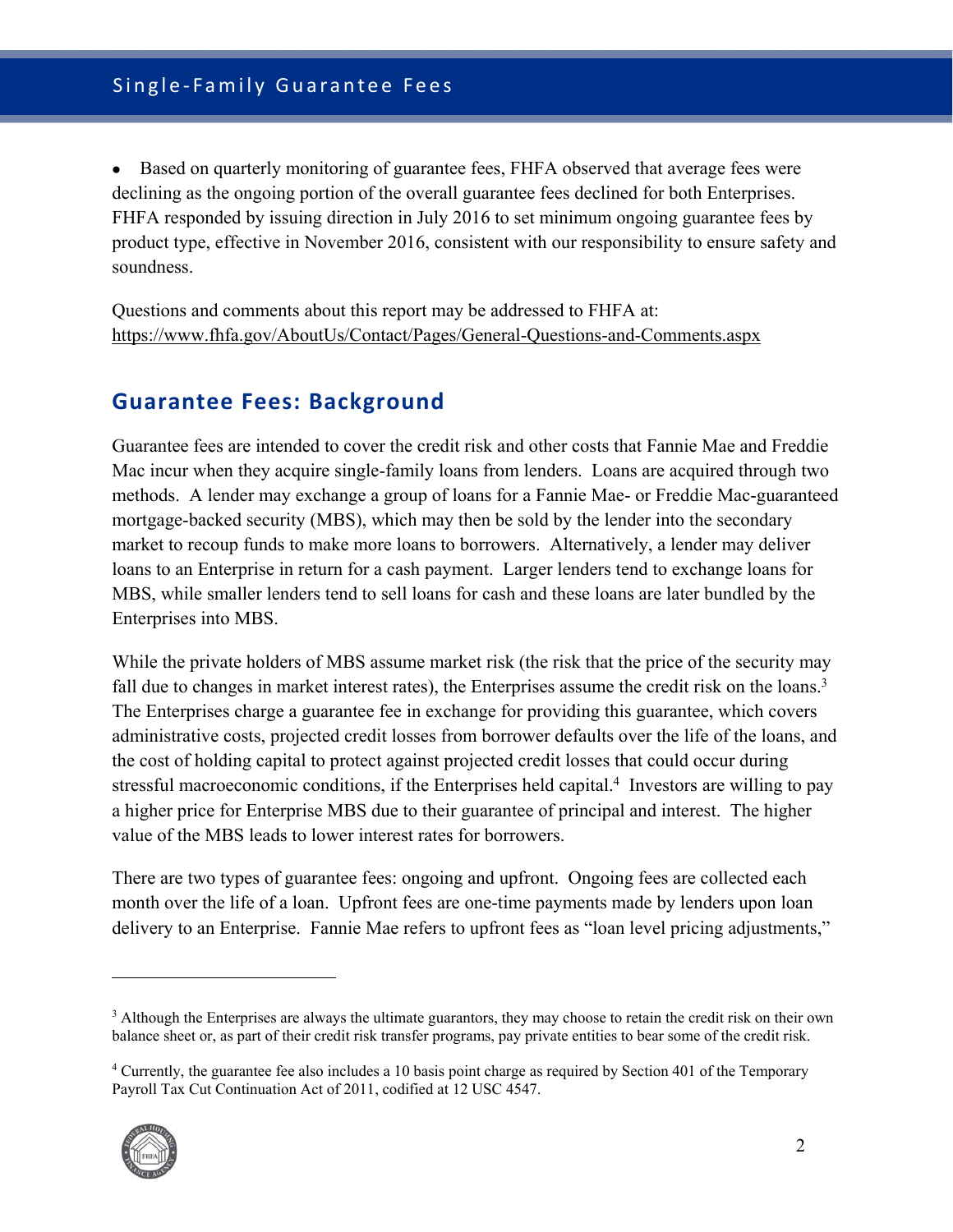while Freddie Mac refers to them as "delivery fees." Both ongoing and upfront fees compensate the Enterprises for the costs of providing the guarantee. Ongoing fees are based primarily on the product type, such as a 30-year fixed rate or a 15-year fixed rate loan. Upfront fees are used to price for specific risk attributes, such as the loan-to-value ratio (LTV) and credit score.

Ongoing fees are set by the Enterprises with lenders that exchange loans for MBS, while those fees are embedded into the price offered to lenders that sell loans for cash. In contrast to ongoing fees, the upfront fees are publicly posted on each Enterprise's website.<sup>5</sup> Upfront fees are paid by the lender at the time of loan delivery to an Enterprise, and those charges are typically rolled into a borrower's interest rate in the same manner as ongoing fees.

Under the existing protocols of the Enterprises' conservatorships, FHFA requires each Enterprise to seek FHFA approval for any proposed change in upfront fees. The upfront fees assessed by the two Enterprises generally are in alignment.

# **Factors Considered in Setting Fees**

## **I. Estimated Cost**

Guarantee fees cover several cost components that the Enterprises expect to incur in providing their guarantee on mortgage-backed securities: 1) the expected costs that result from the failure of some borrowers to make their payments; 2) the cost of holding the modeled capital amount necessary to protect against potentially much larger unexpected and catastrophic losses that result from the failure of some borrowers to make their payments in a severe stress environment; 3) general and administrative expenses; and 4) 10 basis points allocated to the U.S. Department of the Treasury as required by the Temporary Payroll Tax Cut Continuation Act of 2011.

Of these components, the cost of holding capital is by far the most significant. A firm bearing mortgage credit risk needs enough capital to survive a stressful credit environment, such as what occurred during the recent housing market crisis. The annual cost of holding capital to protect against unexpected losses is the amount of capital required multiplied by the target rate of return on that capital.

<sup>&</sup>lt;sup>5</sup> See Enterprise upfront fees at https://www.fanniemae.com/content/pricing/llpa-matrix.pdf and http://www.freddiemac.com/singlefamily/pdf/ex19.pdf.

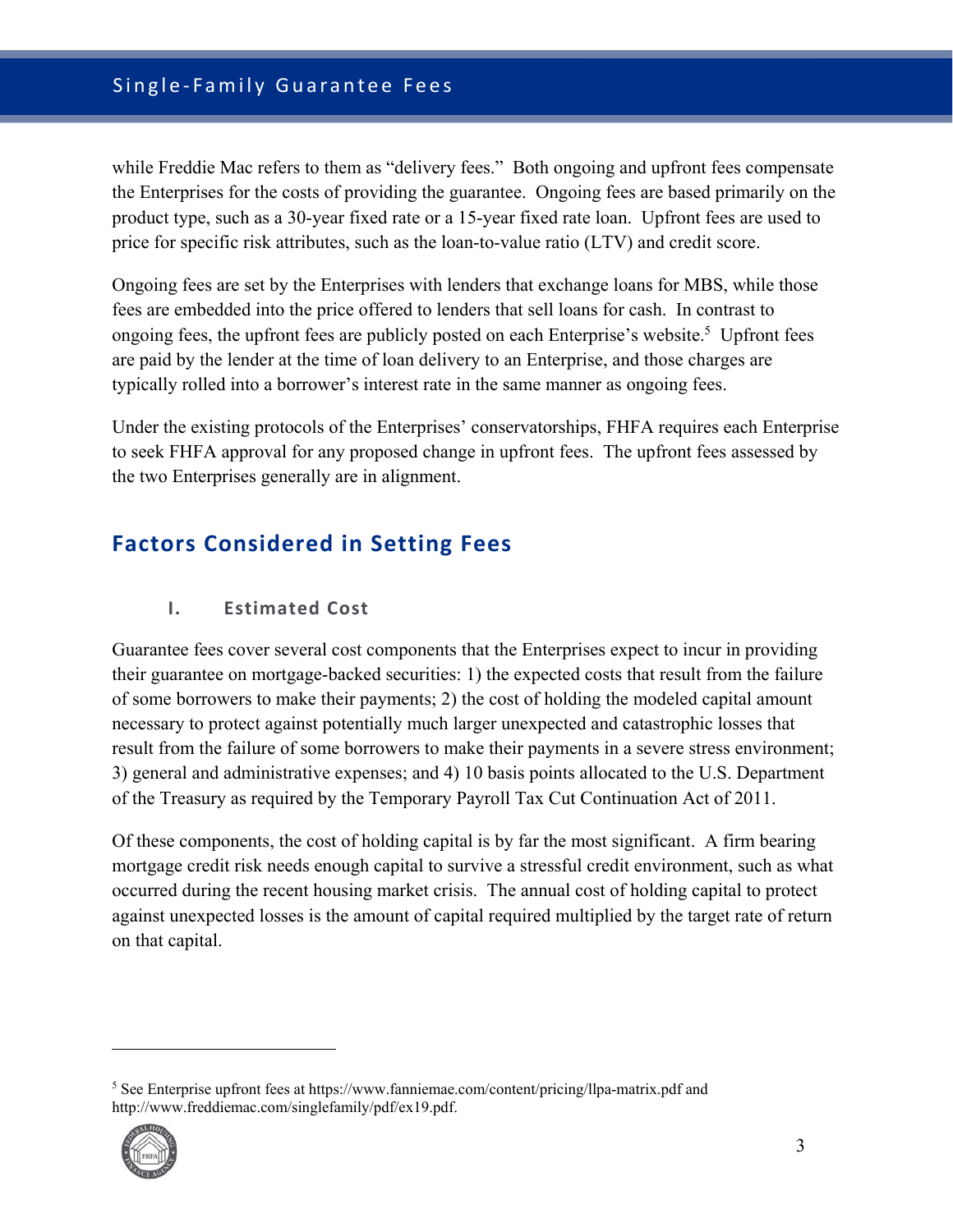## Single‐Family Guarantee Fees

Each Enterprise is subject to a Senior Preferred Stock Purchase Agreement with the U.S. Department of the Treasury, which restricts the ability to retain capital. Furthermore, FHFA suspended its quarterly classifications of the capital adequacy of each Enterprise when it placed the Enterprises into conservatorship. In order to maintain a sound pricing framework, however FHFA has asked each Enterprise to set guarantee fees consistent with the amount of capital they would need to support their guarantee businesses if they were able to retain capital.

Each Enterprise uses a proprietary model to estimate the costs it expects to bear and the amount of capital that it needs to set aside to cover unexpected losses. The capital estimates are most sensitive to the macroeconomic scenario specified in the model. The two primary components of the macroeconomic scenario are the stressed house price path and stressed interest rate path.

In addition to the macroeconomic scenarios, the main risk characteristics included in the models that determine the estimated cost of guaranteeing a single-family loan are:

- Borrower credit history;
- Debt-to-income ratio;
- Loan-to-value ratio;
- Mortgage insurance coverage;
- Loan purpose (purchase, rate-term refinance, cash-out refinance);
- Occupancy status (primary home, investor);
- Property type (single-family, condo/co-op, 2-4 unit);
- Product type (fixed, adjustable rate, maturity term); and
- Loan interest rate.

Using the models to estimate a required amount of capital and subjecting that estimate to a target rate of return, the Enterprises calculate a model guarantee fee and, from that, a gap. The gap is the difference between the fee charged on a loan and the model-estimated cost of providing the credit guarantee, including a target return on capital.<sup>6</sup> If the gap on a loan is positive or zero, the Enterprise expects to achieve at least its target rate of return on capital. If the gap is negative, the Enterprise may still earn a positive return on the loan although not achieve its overall target rate of return on the loan. At acquisition, the Enterprises expect to earn a positive return, whether

<sup>&</sup>lt;sup>6</sup> Models and the target return on capital are updated over time, so caution must be exercised when comparing gaps from different time periods.



1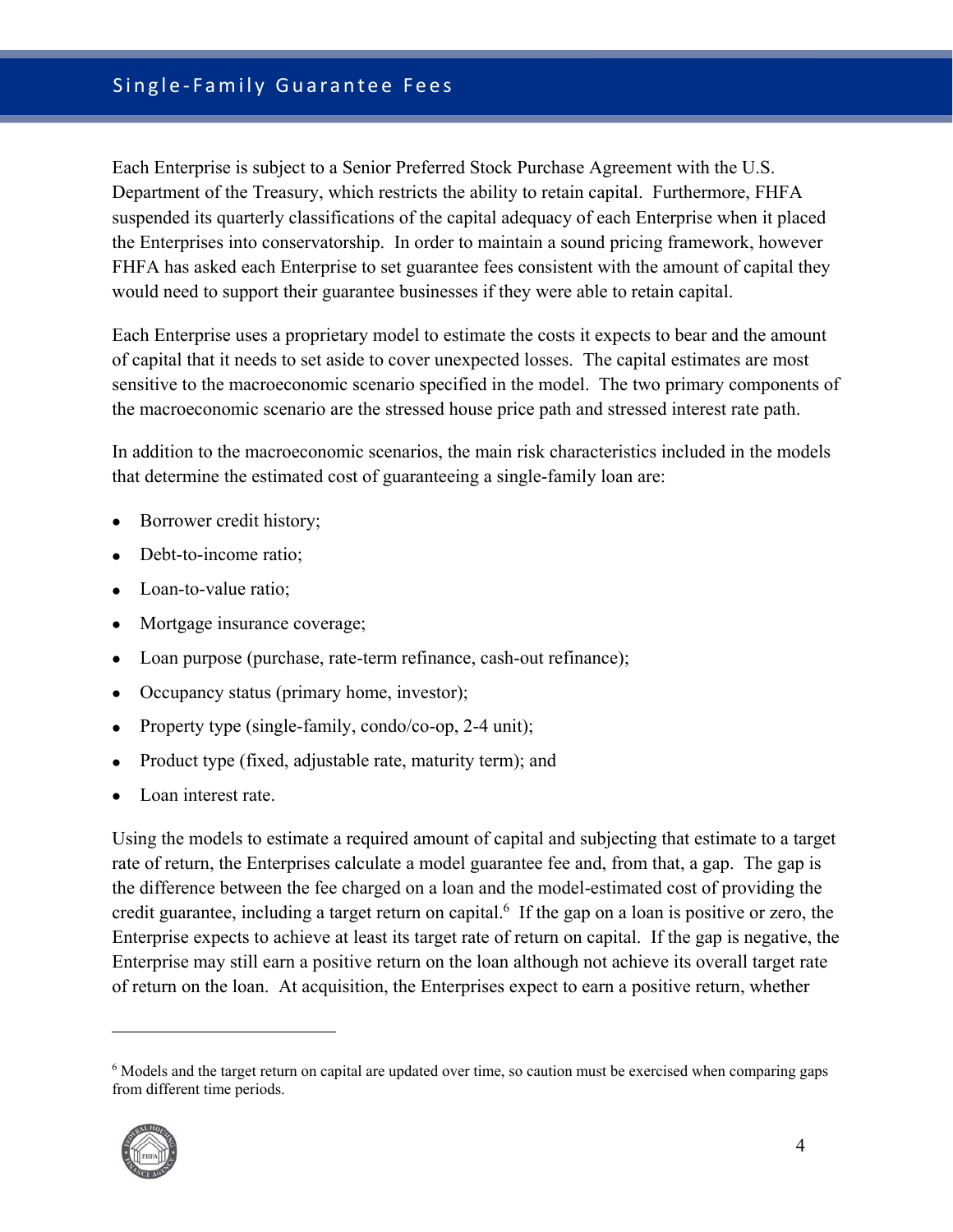above or below target, on nearly all of their loans. Lower expected returns may help the Enterprises to fulfill their affordable housing missions.7

#### **II. Other Factors**

Another factor in determining guarantee fees is the lending environment. For example, Fannie Mae and Freddie Mac compete with each other for a lender's business, $\frac{8}{3}$  and lenders may choose an alternative to the Enterprises such as retaining loans in portfolio, originating loans insured by the Federal Housing Administration, or securitizing loans in the private-label securities market. If the Enterprises' guarantee fees rise relative to the prices of these alternatives, some reduction in the market share for the Enterprises for certain types of loans would be expected.

In addition to the estimated cost and lending environment, the Enterprises consider the mandates of safety and soundness, regulatory affordable housing goals, and their charter obligations to provide broad access to mortgage credit in determining their guarantee fees.

## **Timeline of Changes in Guarantee Fees**

Faced with deteriorating conditions in the housing market, each Enterprise implemented a guarantee fee increase in March 2008 to better align fees with credit risk. Specifically, the Enterprises increased ongoing fees and introduced two new upfront fees: a fee based on a borrower's LTV ratio and credit score, and an adverse market charge. Later in 2008, the Enterprises refined their LTV ratio and credit score-based upfront fees, and in subsequent years gradually raised their fees to better reflect credit risk.

<sup>&</sup>lt;sup>8</sup> Fannie Mae's MBS tend to trade at higher prices (with corresponding lower interest rate yields) than similar securities from Freddie Mac. This is mainly due to the liquidity benefit of a larger volume of Fannie Mae securities in the market. Freddie Mac is able to compete with Fannie Mae for business by offering market adjusted pricing (MAP) to its lenders that exchange loans for MBS. In effect, MAP provides a discount from the contractual ongoing guarantee fee. The magnitude of the MAP discount is generally based on the spread between Fannie Mae and Freddie Mac MBS. While the guarantee fees in this report are shown on a combined basis (Fannie Mae and Freddie Mac fees together weighted by the respective acquisition volumes), the Freddie Mac component of the combined guarantee fees include the effect of the MAP pricing discount.



<sup>&</sup>lt;sup>7</sup> The Federal Housing Enterprises Financial Safety and Soundness Act, as amended by HERA, requires FHFA "to ensure that the operations and activities of each regulated entity foster liquid, efficient, competitive, and resilient national housing finance markets (including activities relating to mortgages on housing for low- and moderateincome families involving a reasonable economic return that may be less than the return earned on other activities)."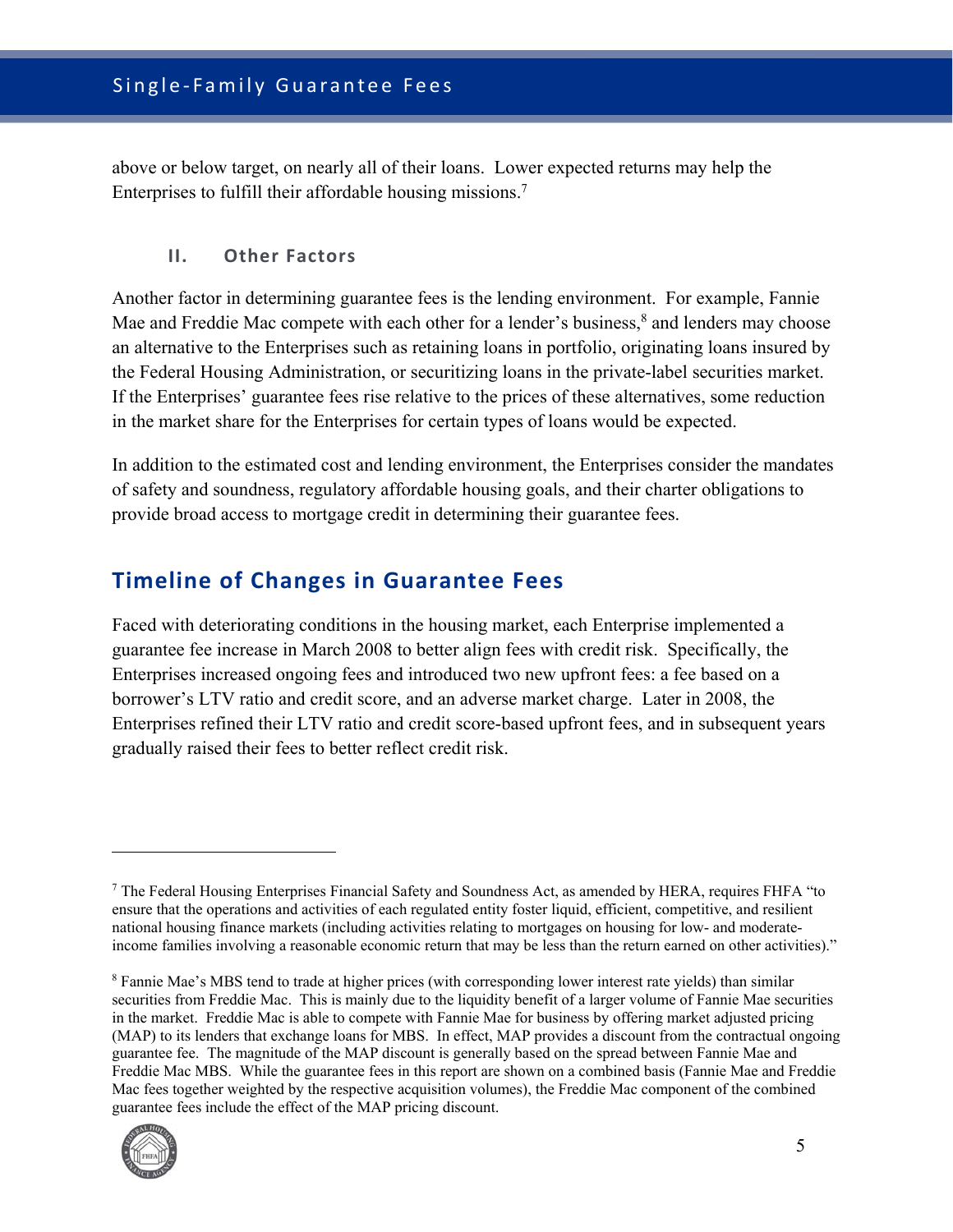## Single‐Family Guarantee Fees

On December 23, 2011, the President signed into law the Temporary Payroll Tax Cut Continuation Act of 2011 (TCCA) to fund an extension of the payroll tax cut. Consistent with the TCCA, in late December 2011, FHFA directed the Enterprises to increase the ongoing fees for all loans by 10 basis points effective with April 2012 deliveries.<sup>9</sup>

In August 2012, FHFA directed the Enterprises to increase their guarantee fees by 10 basis points on average. This increase was intended to more fully compensate taxpayers for bearing credit risk. The increase was allocated in a way that more closely aligned the gaps of 15-year and 30-year loans and reduced differences in the ongoing fees of small volume lenders and large volume lenders. This change was effective with December 2012 deliveries.

FHFA announced another guarantee fee change in December 2013 that would have increased ongoing fees by 10 basis points and made other changes to the fee structure. However, in January 2014, FHFA suspended implementation of the change pending further review.

In April 2015, the Agency completed its further review of the adequacy of the Enterprises' guarantee fees. FHFA found no compelling economic reason to change the overall level of fees. However, the Agency directed the Enterprises to make certain minor and targeted fee adjustments effective with September 2015 deliveries:

- Due to improvements in the housing market, the 25 basis point upfront adverse market charge in place since 2008 was removed for all states.
- Offsetting the revenue lost from the removal of the adverse market charge, FHFA made targeted increases in upfront fees for a subset of loans, including some higher-risk loan segments (cash-out refinances, jumbo conforming loans, investment properties, and loans with secondary financing) and those with both high credit scores and low LTV ratios.

Fees were not increased on loans with lower credit scores or higher LTV ratios. Contributing to the determination to leave the upfront fees the same for higher LTV ratio loans was FHFA's separate action in April 2015 to finalize new standards for mortgage insurers – Private Mortgage Insurer Eligibility Requirements (PMIERs). Loans with less than a 20 percent down payment are required to share credit risk with the private sector through charter-eligible credit enhancements, which lenders typically satisfy with private mortgage insurance. The finalized

<sup>&</sup>lt;sup>9</sup> The Enterprises collect the TCCA fee and pass it through to the U.S. Department of the Treasury. For reporting purposes to FHFA, the Enterprises include the 10 basis point TCCA fee in both the guarantee fee and model fee. The gaps shown in this report do not reflect the benefit of the 10 basis point fee because it is both an income and an expense item.

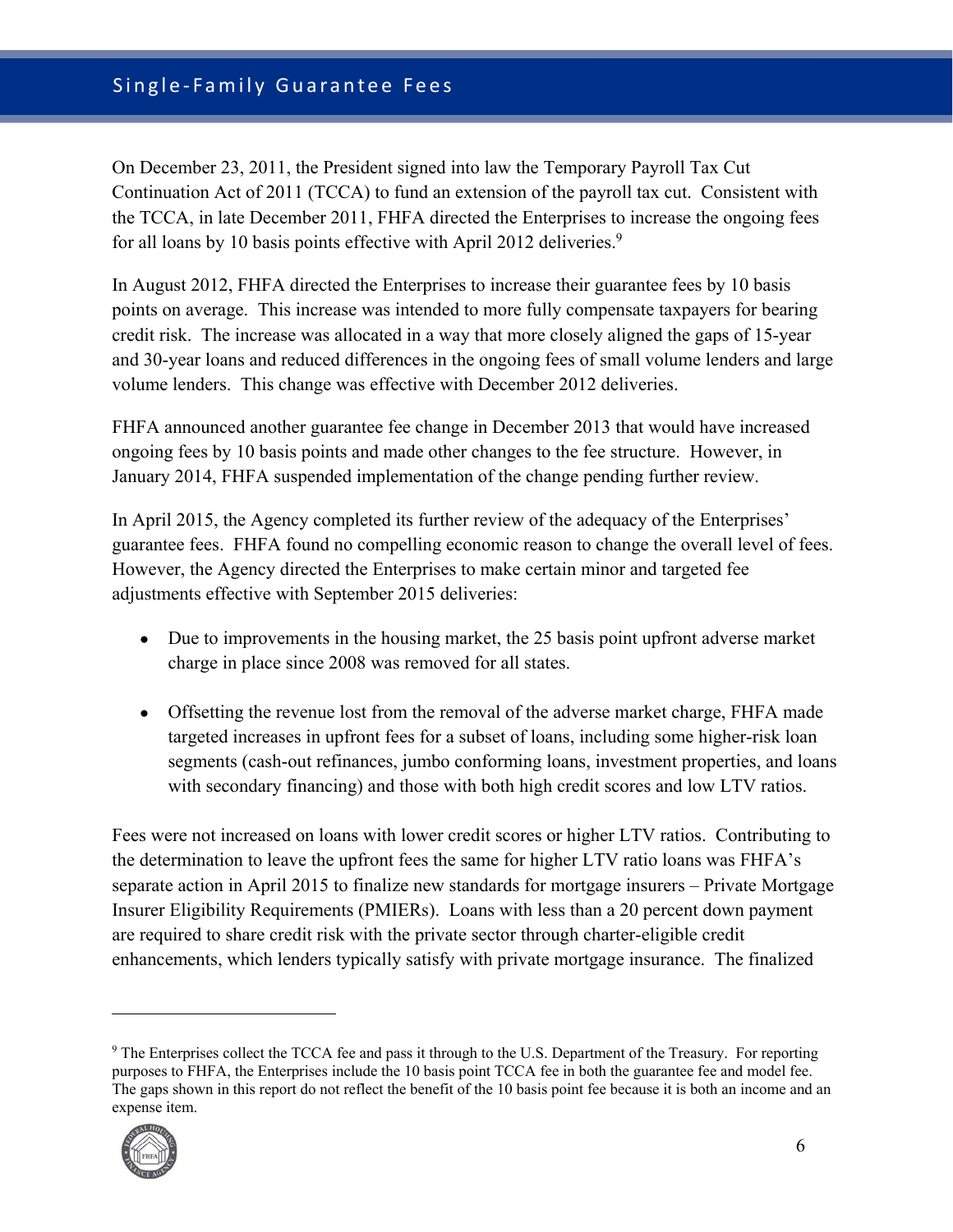PMIERs provide modest cost savings to the Enterprises from reduced mortgage insurer counterparty exposure. Overall, the set of changes to guarantee fees aimed to be approximately revenue neutral, with little or no change in loan interest rates for most borrowers.

In 2016, as part of its quarterly monitoring of guarantee fees, FHFA observed that the average ongoing fees being charged by the two Enterprises were declining. FHFA issued direction in July 2016 to set minimum ongoing guarantee fees by product type, effective in November 2016, consistent with our responsibility to ensure safety and soundness.

Table 1 shows a timeline of the major changes to guarantee fees, dating back to 2008, including each of the directions issued by FHFA to the Enterprises.

| <b>Event Date</b>      | Change                                                                                                                                                                                                                                                                                                                                                                                                                                              |  |  |  |  |  |
|------------------------|-----------------------------------------------------------------------------------------------------------------------------------------------------------------------------------------------------------------------------------------------------------------------------------------------------------------------------------------------------------------------------------------------------------------------------------------------------|--|--|--|--|--|
| <b>March 2008</b>      | The Enterprises increased ongoing fees and added two new<br>upfront fees: a fee based on the borrower's LTV ratio and credit<br>score, and a 25 basis point adverse market charge.                                                                                                                                                                                                                                                                  |  |  |  |  |  |
| Late 2008 through 2011 | The Enterprises gradually raised fees and refined their upfront fee<br>schedules.                                                                                                                                                                                                                                                                                                                                                                   |  |  |  |  |  |
| December 2011          | Pursuant to the Temporary Payroll Tax Cut Continuation Act of<br>2011, FHFA directed the Enterprises to increase the ongoing fee for<br>all loans by 10 basis points. This fee is paid to the U.S. Department<br>of the Treasury and not to the Enterprises. This fee increase was<br>effective with April 2012 deliveries and expires after 10 years.                                                                                              |  |  |  |  |  |
| August 2012            | FHFA directed the Enterprises to raise fees by an additional 10<br>basis points on average to better compensate taxpayers for the<br>credit risk. Fees were raised more on loans with terms longer than<br>15 years than on shorter-term loans to better align the gaps, and<br>the fees were made more uniform for lenders that deliver larger<br>and smaller volumes of loans. These changes were effective with<br>December 2012 MBS deliveries. |  |  |  |  |  |

#### **Table 1: Timeline of Changes in Fees**

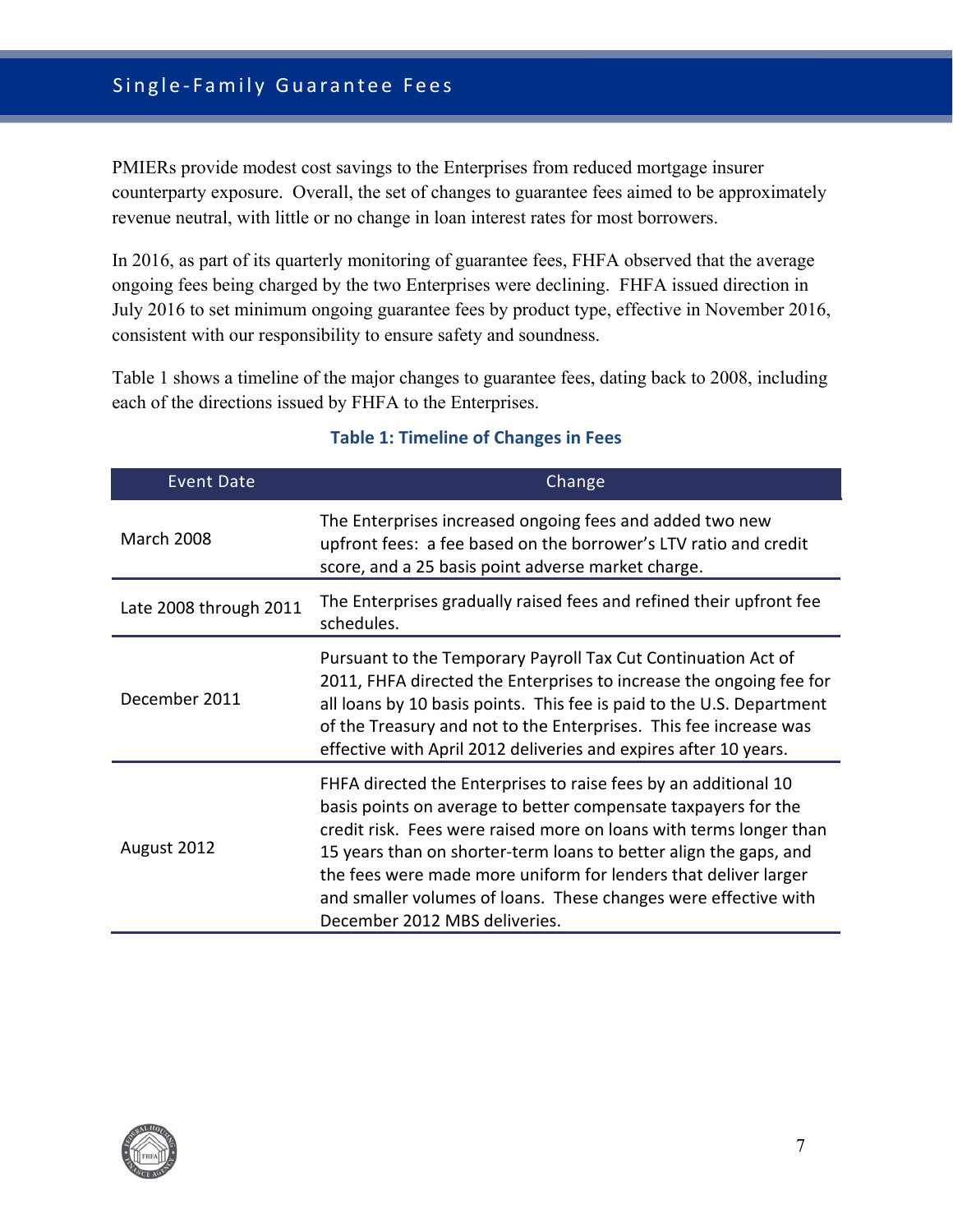| December 2013    | FHFA directed the Enterprises to increase ongoing fees by 10 basis<br>points, change upfront fees to better align pricing with credit risk<br>characteristics, and remove the 25 basis point adverse market<br>charge for all but four states. However, in January 2014, FHFA<br>suspended the implementation of these changes pending further<br>review. |
|------------------|-----------------------------------------------------------------------------------------------------------------------------------------------------------------------------------------------------------------------------------------------------------------------------------------------------------------------------------------------------------|
| April 2015       | FHFA completed its fee review and directed the Enterprises to<br>eliminate the adverse market charge in all markets and add<br>targeted increases for specific loan groups effective with<br>September 2015 deliveries. These changes were approximately<br>revenue neutral with little or no impact for most borrowers.                                  |
| <b>July 2016</b> | Based on findings from FHFA's quarterly guarantee fee reviews,<br>the agency issued direction that set minimum ongoing guarantee<br>fees by product type for the Enterprises, effective in November<br>2016, consistent with FHFA's responsibility to ensure the safety<br>and soundness of the Enterprises.                                              |

# **Guarantee Fee Results for 2016**

This report uses data on single-family loans acquired from 2012 to 2016 to present the average guarantee fee charged by the Enterprises, as well as a breakdown of fees by product type, risk class (loan purpose, LTV ratio, and credit score), and lender delivery volume. Because this report uses economic concepts, rather than accounting data, to analyze guarantee fees, the guarantee fee presentation in this report is different from the published financial statements of the Enterprises which are prepared in accordance with Generally Accepted Accounting Principles (GAAP).

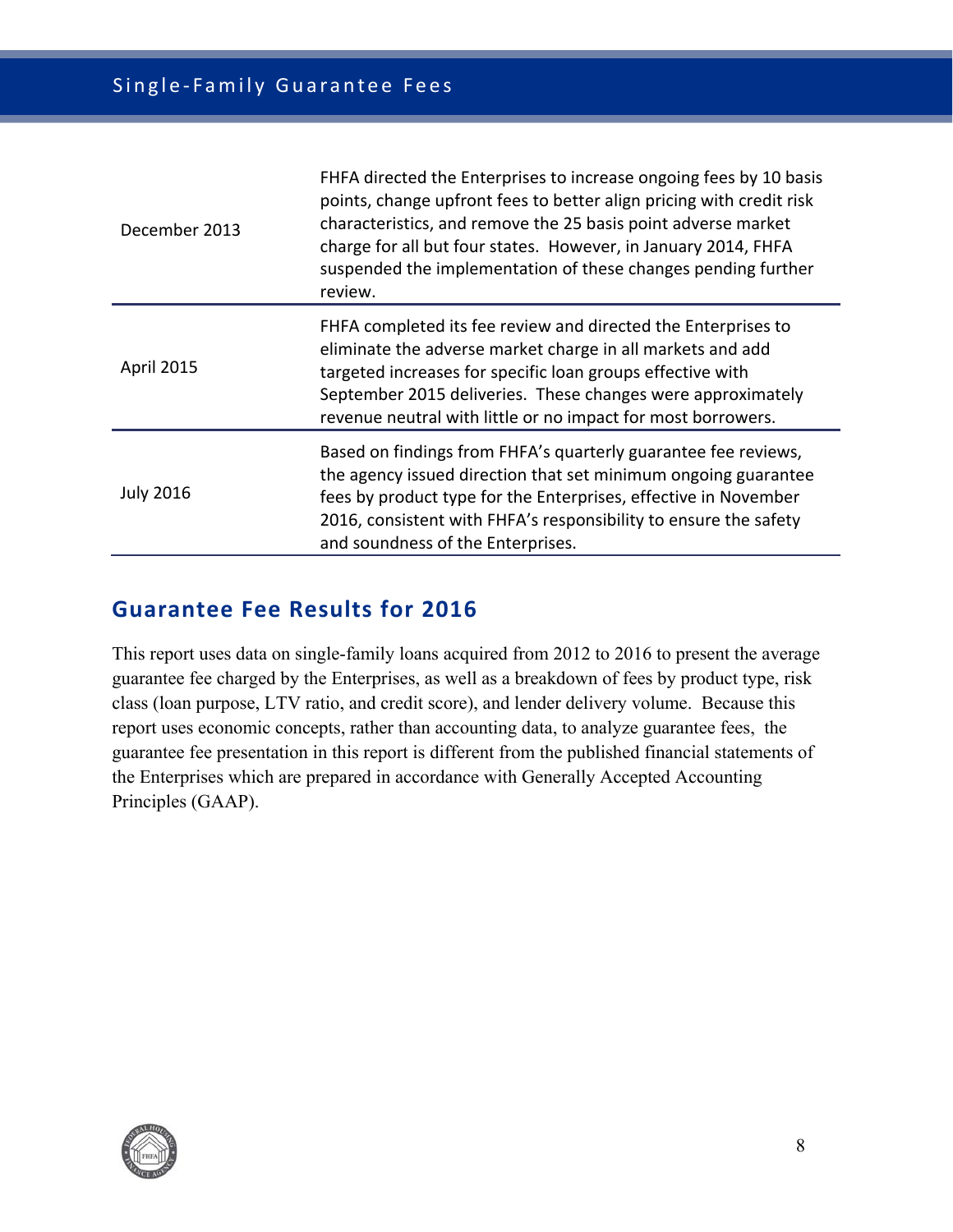This report includes loans acquired by the Enterprises under their standard underwriting and delivery guidelines.<sup>10</sup> The study population is show in Table 2.

## **Table 2: Study Population**<sup>11</sup>

|                       |         |       |       |       |             | Change       |
|-----------------------|---------|-------|-------|-------|-------------|--------------|
|                       | 2012    | 2013  | 2014  | 2015  | 2016        | 2015 to 2016 |
| Dollars (in Billions) | \$1,014 | \$942 | \$564 | \$760 | <b>S910</b> | \$150        |
| Loans (in Millions)   | 4.7     | 4.5   |       | 3.4   | 3.9         | 0.5          |

### **I. Average Guarantee Fee, Gap, and Risk Profile**

Chart 1 shows the average guarantee fee across all loans acquired each year. Upfront fees have been converted to the ongoing fee equivalent for ease of comparison.<sup>12</sup> Guarantee fees increased sharply from an average of 36 basis points in 2012 to 51 basis points in 2013, as the Enterprises implemented an FHFA-directed fee increase effective with December 2012 loan deliveries. Since that time, guarantee fees generally have had more modest changes. In 2016, the average overall guarantee fee fell slightly from its level in 2015, with the average guarantee fee declining from 59 basis points to 57 basis points.

The decline in 2016 pricing was not a function of changes in the credit risk of loans. As reported in Chart 1, the average upfront fee, which directly reflects the specific risk attributes (e.g., loan purpose, LTV ratio, and credit score) of new loans, did not change in 2016. Rather, the decline in the average guarantee fee was a result of pricing decisions by each Enterprise. As indicated earlier, FHFA observed these actions as part of its guarantee fee reviews and issued direction in the second part of 2016 to establish minimums for the ongoing fees.

 $12$  The Enterprises use present value multiples (PVM) to convert upfront fees into the ongoing fee equivalent. The PVM is based on the specific characteristics of each loan. As an example, when a loan has a PVM of 5, a 25 basis point upfront fee is equivalent to a 5 basis point ongoing fee. The total guarantee fees shown in this report are actually estimated fees because the upfront fee portion is annualized based on the assumed life of a loan at the time of acquisition. Fannie Mae updated its PVM calculations in 2015, which makes it difficult to compare both the upfront and total fees with the results from prior years.



 $10$  The study population does not include the Home Affordable Refinance Program (HARP), manufactured housing, FHA loans, second liens, and other loans outside standard underwriting and delivery guidelines.

<sup>&</sup>lt;sup>11</sup> Prior-year data in this and subsequent tables and charts may not be consistent with data in previous FHFA reports due to changes in methodology or data corrections. The individual numbers in the tables, charts and narrative in this report may not compute exactly to the totals, due to rounding.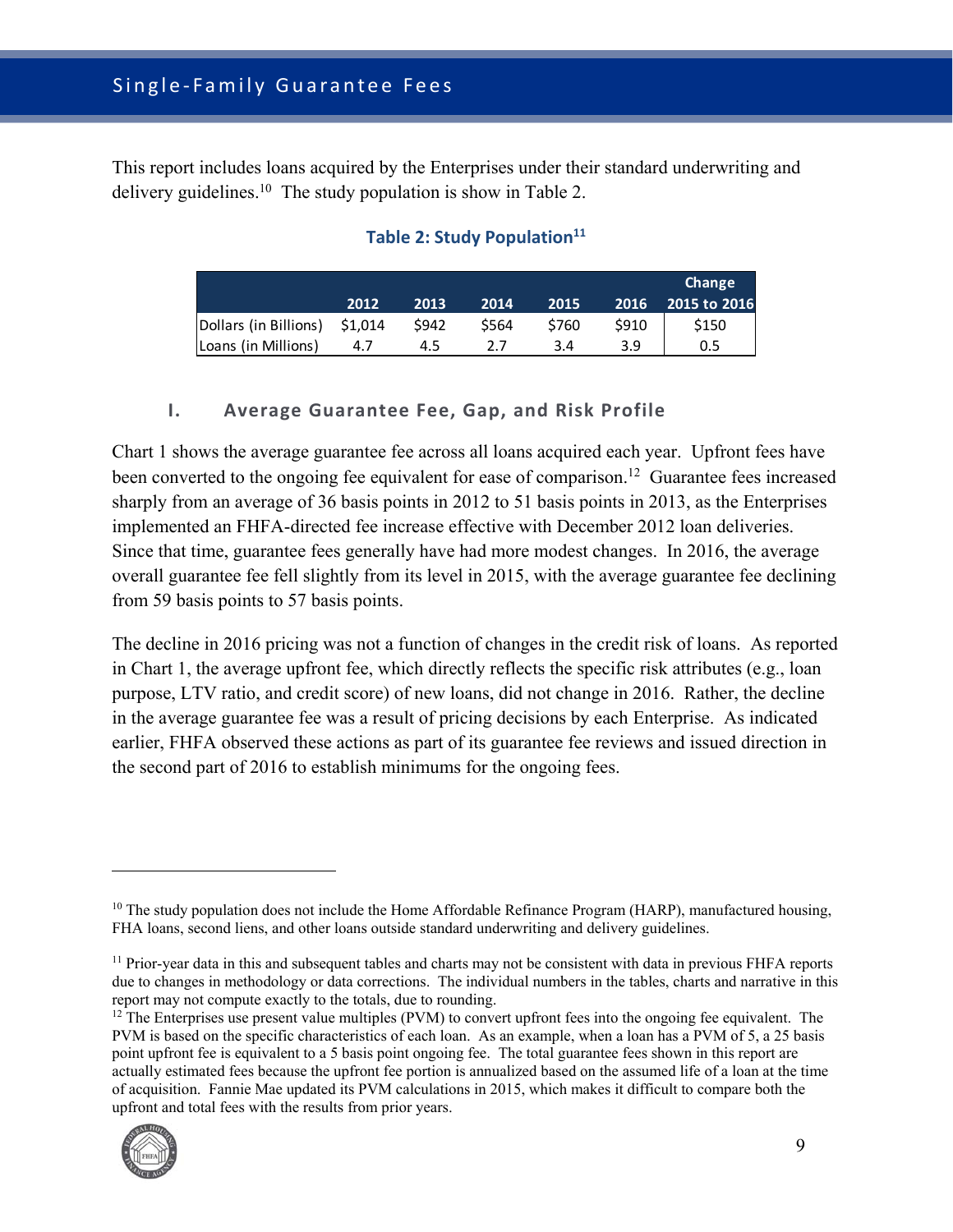

**Chart 1: Average Guarantee Fee** 

Chart 2 shows that the average gap for 2015 was close to zero, meaning that the Enterprises expected their acquisitions during the year to generate overall returns in line with their targeted levels. In 2016, the average charged guarantee fee was down by 2 basis points, while the average model fee declined by about 1 basis point and loan mix was little changed. The lower charged fees compared with the model fees led to a larger negative gap, which reflects expected returns slightly below the target returns.13

Three main factors contribute to the movement in gaps over time. First, and most intuitively, changes in guarantee fees affect the gaps, as guarantee fee increases improve returns. Second, yearly changes to each Enterprise's credit model and capital-related assumptions affect the gaps. Third, changes in the loan mix affect the gap, as the Enterprises acquire more or less loans in different risk categories each year.

<sup>&</sup>lt;sup>13</sup> The gap charts in this report allow the reader to see whether the gaps are negative (below the targeted level) or positive (above the targeted level) and the relative changes from year to year. The actual values are not provided in order to protect confidential Enterprise information.



-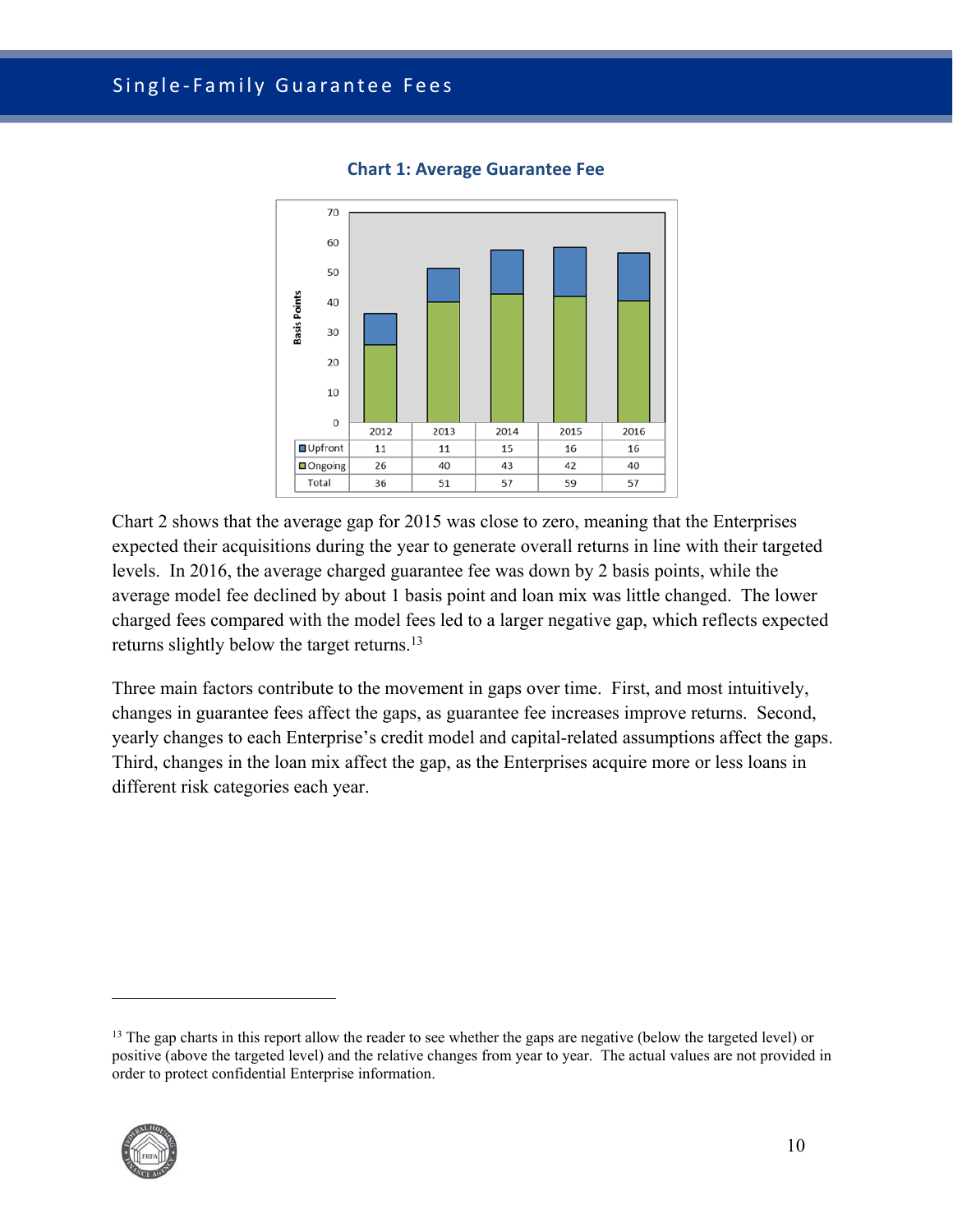

**Chart 2: Average Gap** 

Table 3 shows the acquisition share by risk profile over the five-year study period. Overall, the acquisition profile in 2016 was not materially different from the profile in 2015. Low interest rates in 2016 led to a small decrease in the share of ARM loans to 2 percent of total acquisitions. House price appreciation and low interest rates also drove a slight increase in the share of cashout refinance loans for the year. About a 2 percentage point increase of loans acquired in 2016 had at least 30 percent borrower equity (equivalent to a 70 percent or lower LTV ratio). There was no change in the average credit score.

|                              |      |      |      |      |      | <b>Change</b> |
|------------------------------|------|------|------|------|------|---------------|
| <b>Product Type</b>          | 2012 | 2013 | 2014 | 2015 | 2016 | 2015 to 2016  |
| Fixed 30-Year                | 63%  | 68%  | 75%  | 75%  | 76%  | 1%            |
| Fixed 15-Year                | 26%  | 23%  | 16%  | 16%  | 16%  | 0%            |
| <b>Fixed Other Terms</b>     | 6%   | 5%   | 4%   | 6%   | 7%   | 1%            |
| <b>ARM</b>                   | 4%   | 3%   | 6%   | 3%   | 2%   | $-2%$         |
| <b>Loan Purpose</b>          |      |      |      |      |      |               |
| Purchase                     | 24%  | 35%  | 57%  | 46%  | 45%  | $-1%$         |
| Rate-Term Refinance          | 58%  | 48%  | 26%  | 34%  | 34%  | 0%            |
| Cash-Out Refinance           | 18%  | 17%  | 17%  | 20%  | 20%  | 1%            |
| <b>LTV Ratio</b>             |      |      |      |      |      |               |
| <=70 Percent                 | 48%  | 42%  | 29%  | 33%  | 35%  | 2%            |
| 70.1 - 80 Percent            | 40%  | 41%  | 44%  | 42%  | 39%  | $-2%$         |
| 80.1 - 90 Percent            | 6%   | 8%   | 12%  | 12%  | 12%  | 0%            |
| > 90 Percent                 | 6%   | 9%   | 16%  | 14%  | 14%  | 0%            |
| <b>Credit Score</b>          |      |      |      |      |      |               |
| $>= 720$                     | 87%  | 82%  | 74%  | 77%  | 77%  | 0%            |
| $660 - 719$                  | 12%  | 16%  | 21%  | 20%  | 20%  | 0%            |
| <660                         | 1%   | 2%   | 4%   | 4%   | 3%   | 0%            |
| <b>Risk Layering</b>         |      |      |      |      |      |               |
| Jumbo Conforming             | 9%   | 9%   | 8%   | 9%   | 10%  | 1%            |
| Condo/Cooperative            | 10%  | 11%  | 10%  | 10%  | 9%   | $-1%$         |
| <b>Investment Properties</b> | 5%   | 6%   | 6%   | 5%   | 5%   | $-1%$         |

#### **Table 3: Acquisition Share by Risk Profile**

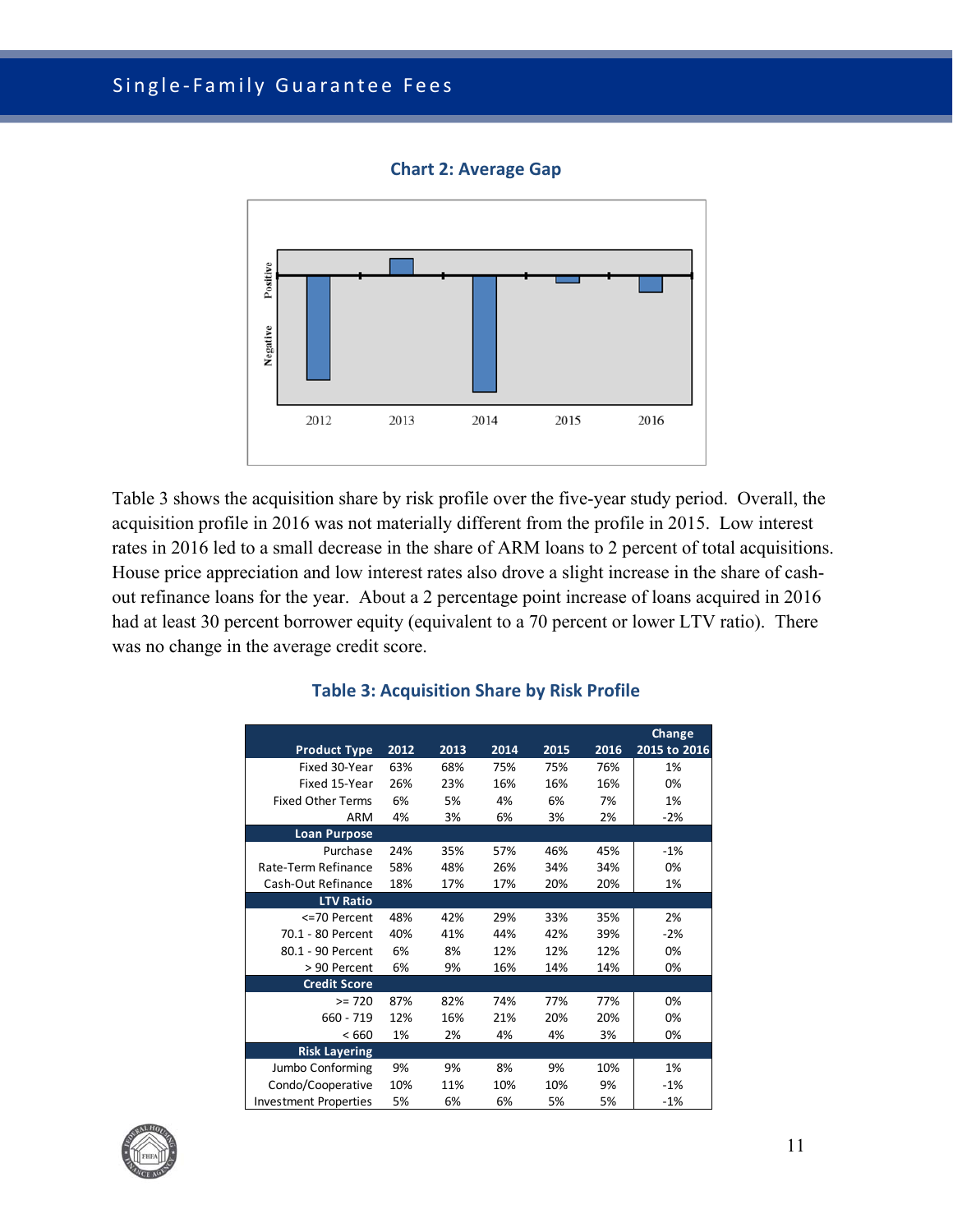## **II. Guarantee Fees by Product Type**

Chart 3 shows the guarantee fees by product type. The all-loans guarantee fee decrease of 2 basis points in 2016 (see Chart 1) was driven by a 2 basis point decrease in the average guarantee fee for fixed-rate 30-year loans and 4 basis point decrease for fixed-rate 15-year loans.14 The average guarantee fee for ARM loans did not change in 2016, and these loans accounted for only 2 percent of the Enterprises' acquisitions in the year. Decisions by the Enterprises to reduce the ongoing fees were the primary driver for the changes in the fixed-rate pricing.



#### **Chart 3: Guarantee Fee by Product Type**

Chart 4 shows that the gap for fixed-rate 30-year loans was generally unchanged in 2016 as the decline in the average guarantee fee was offset by a decline in the modeled costs. The average fee decrease of 4 basis points for fixed-rate 15-year loans led to a decrease in that category's gap, but the gap was still positive. ARM guarantee fees did not change in 2016, but lower modeled costs led to a slightly more positive gap.

<sup>&</sup>lt;sup>14</sup> While chart 3 shows that the fixed 30-year guarantee fee fell from 62 basis points in 2015 to 61 basis points in 2015, the actual decline was 2 basis points when non-rounded numbers were used for the calculation.



-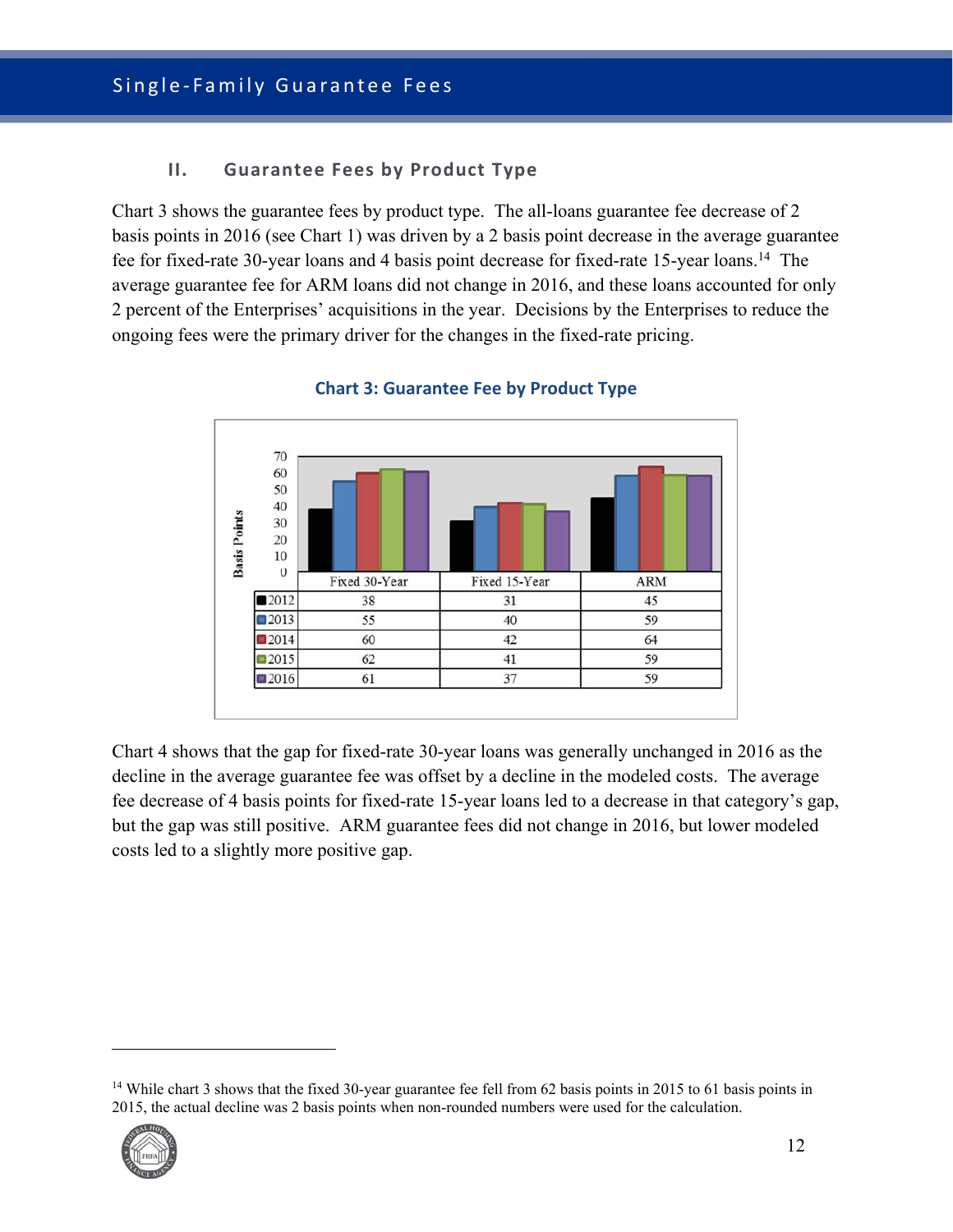

## **Chart 4: Gap by Product Type**

### **III. Guarantee Fees by Risk Class**

#### **A. Loan Purpose**

Chart 5 shows the guarantee fees by loan purpose. The average fee for cash-out refinance loans increased by 3 basis points in 2016, reflecting the full-year impact of FHFA's upfront fee increase implemented in September 2015. The average guarantee fees for purchase and rateterm refinance loans decreased by 3 basis points and 4 basis points respectively, driven primarily by the Enterprises' decisions to reduce the ongoing fees.<sup>15</sup> The greater fee decrease for rate-term refinance loans reflects lower upfront fees in that group, as the share of lower-LTV loans increased.

<sup>&</sup>lt;sup>15</sup> While chart 5 shows that the purchase guarantee fee fell from 59 basis points in 2015 to 57 basis points in 2015, the actual decline was 3 basis points when non-rounded numbers were used for the calculation.



-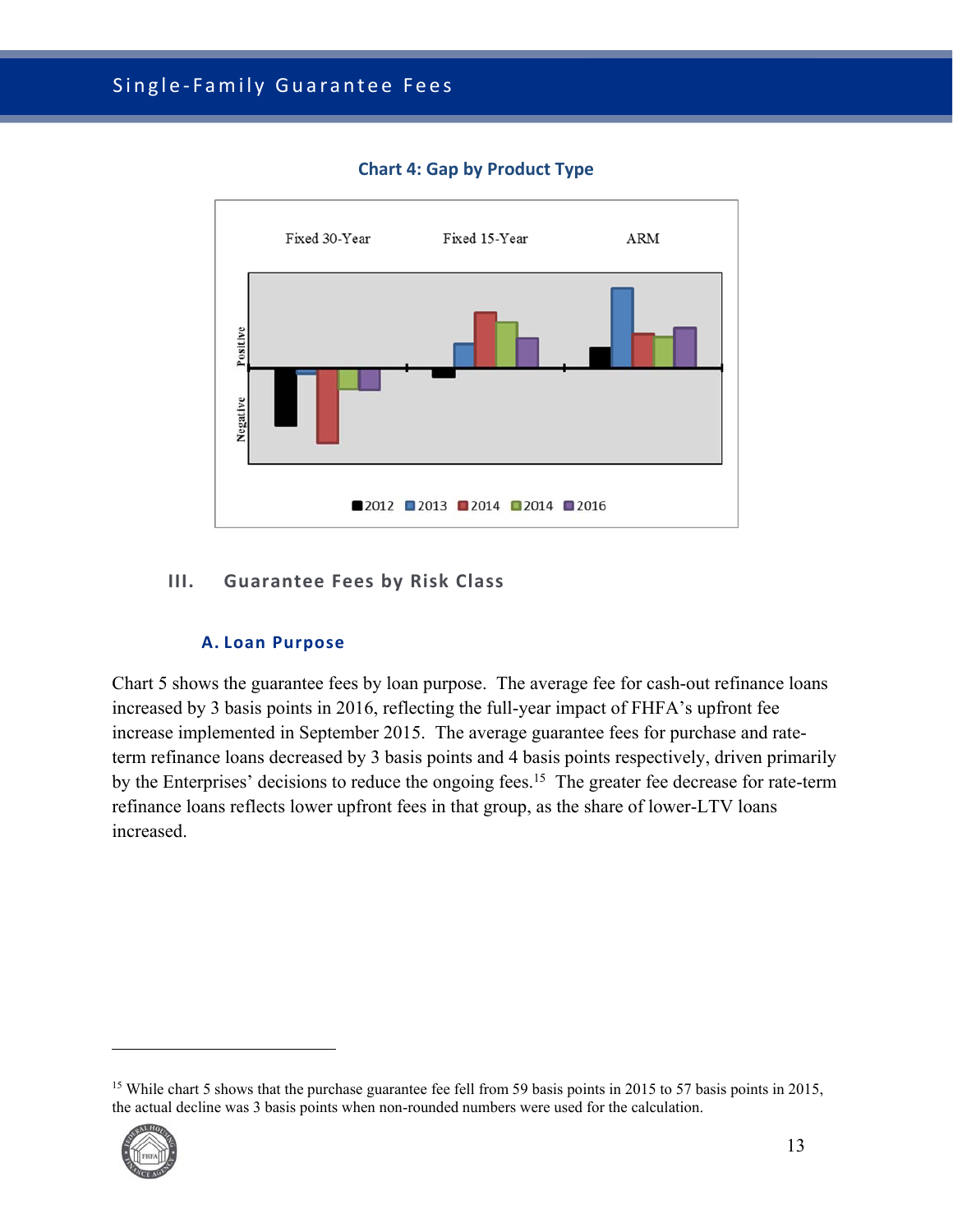

**Chart 5: Guarantee Fee by Loan Purpose** 

Chart 6 shows that the lower charged fees on purchase loans led to a slightly larger negative gap in 2016. The rate-term refinance gap did not change as the decline in guarantee fees was offset by a decline in the modeled costs. The gap for cash-out refinance loans improved slightly due to the full year impact of the fee increase implemented in late 2015.

#### **Chart 6: Gap by Loan Purpose**



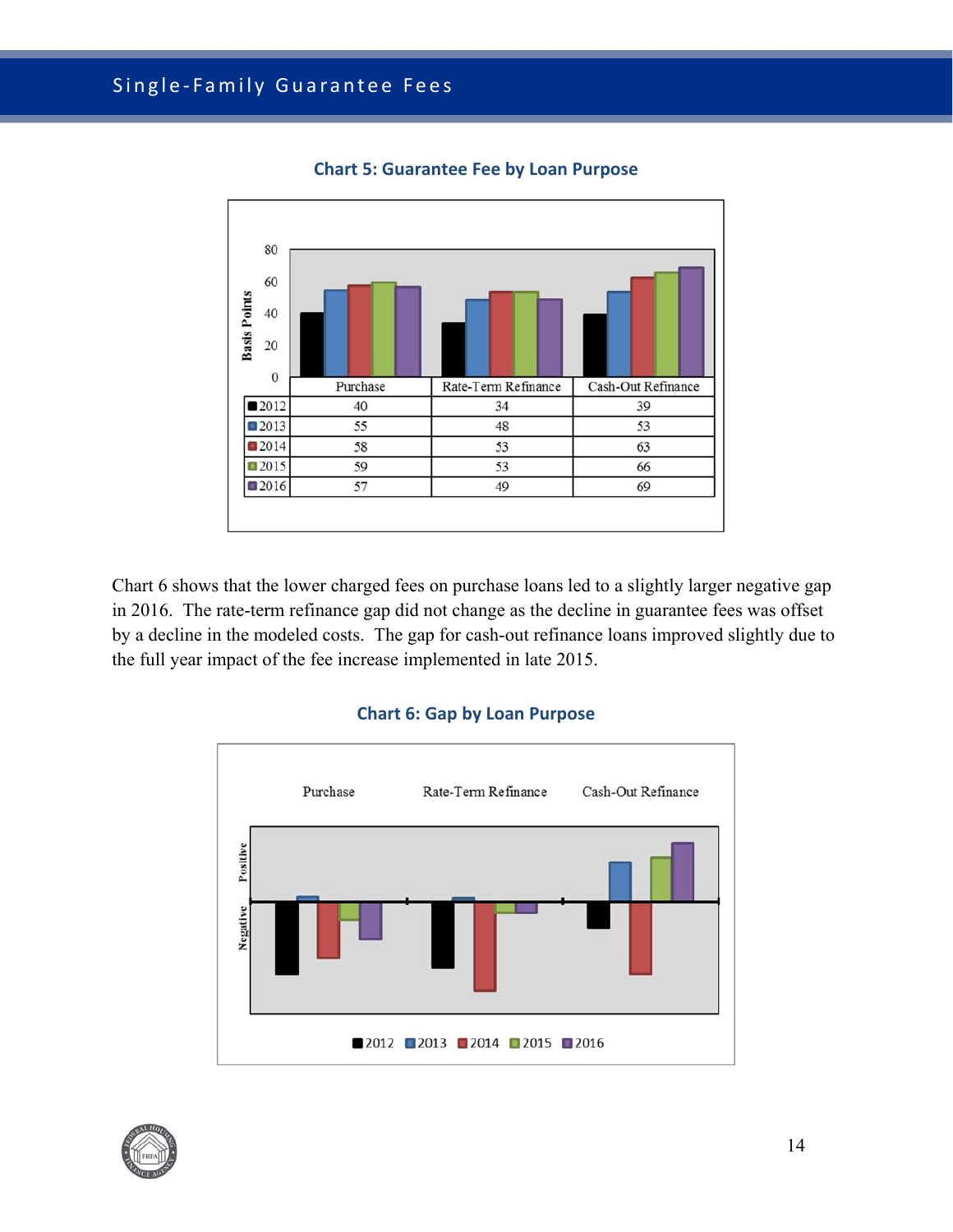#### **B. Loan‐to‐Value Ratio**

Chart 7 shows the guarantee fees by loan-to-value ratio. Total guarantee fees include upfront and ongoing components. Each LTV group had the same 2 basis point decline in the ongoing fee, which reflected the Enterprises' decisions to lower the ongoing fees. The upfront fees rose slightly for the two lower LTV groups  $\ll$  =70 and 70.1-80), and fell for the two higher LTV groups (80.1-90 and >90).

FHFA directed fee changes implemented in late 2015 removed the adverse market charge on all loans, but added an upfront fee to loans with both high credit scores and low LTV ratios. Because the upfront fees were not increased on loans with lower credit scores or higher LTV ratios (due to expected cost savings from PMIERs), those loans experienced lower upfront fees overall from the elimination of the adverse market charge.





Chart 8 shows that in 2016, as in recent years, the Enterprises expected to earn more than their target rate of return on loans with LTV ratios up to 70 percent, while they expected to earn below-target returns on loans with LTV ratios greater than 80 percent. Loans in the 20 percent down payment category (70.1-80% LTV) were expected to earn returns in-line with the target. The larger fee reductions for the higher LTV groups led to more negative gaps for those loan groups.

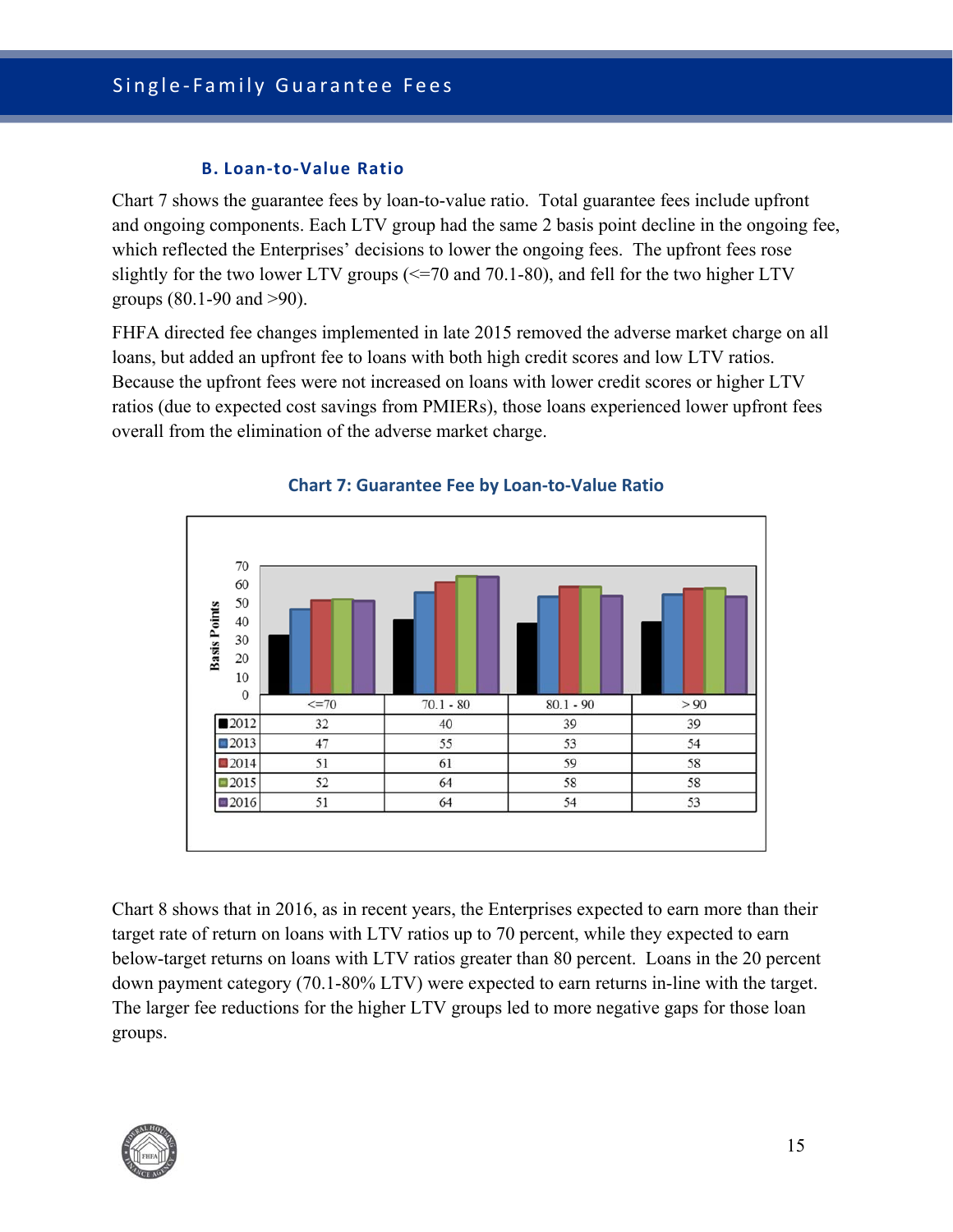

**Chart 8: Gap by Loan‐to‐Value Ratio** 

#### **C. Credit Score**

Chart 9 shows the guarantee fees by credit score. Each credit score group had the same decline in the ongoing fee, which reflected the Enterprises' decision to lower the ongoing fees. The upfront fees were nearly unchanged for the mid-range credit score (660-719) and highest credit score (720 or higher) groups. However, the upfront fee fell for the lowest credit score group (less than 660). This decline meant that the decline in the overall guarantee fee (reflected in Chart 9) for the lowest credit score group was more significant than for other groups. This resulted from FHFA's directed fee changes implemented in 2015 which removed the adverse market fee on all loans and a decision not to seek offsetting revenue on loans with lower credit scores or higher LTV ratios.

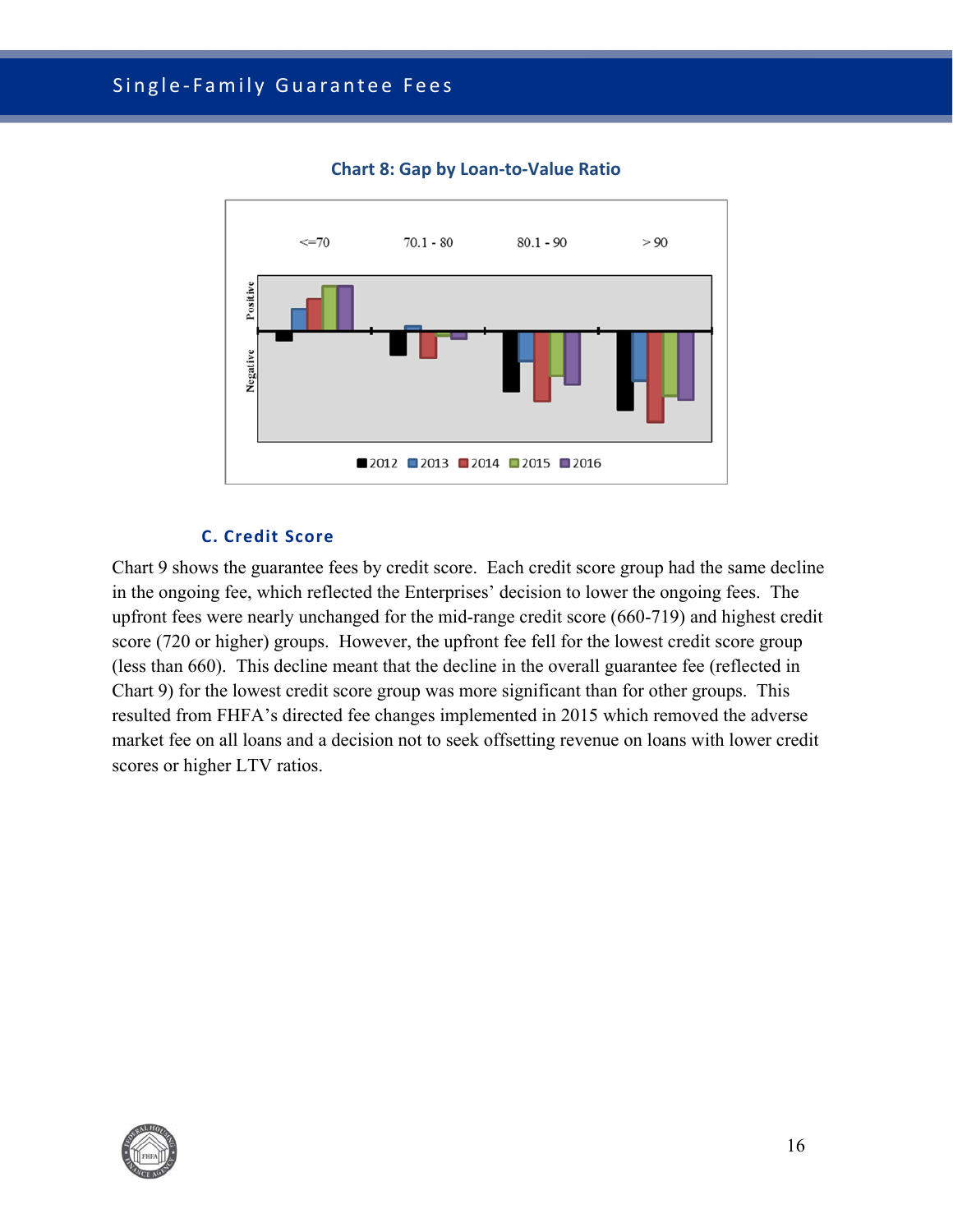

**Chart 9: Guarantee Fee by Credit Score** 

Chart 10 shows that while the charged guarantee fees fell by 6 basis points for the lowest credit score loans, the modeled costs for that group also fell by the same amount, Consequently, the gap was held steady. A modest drop in modeled costs also offset the fee decrease in the highest credit score group. As in prior years, the expected returns were below the targeted levels for credit scores below 720. However, these loan categories were still expected to generate positive returns for the Enterprises.





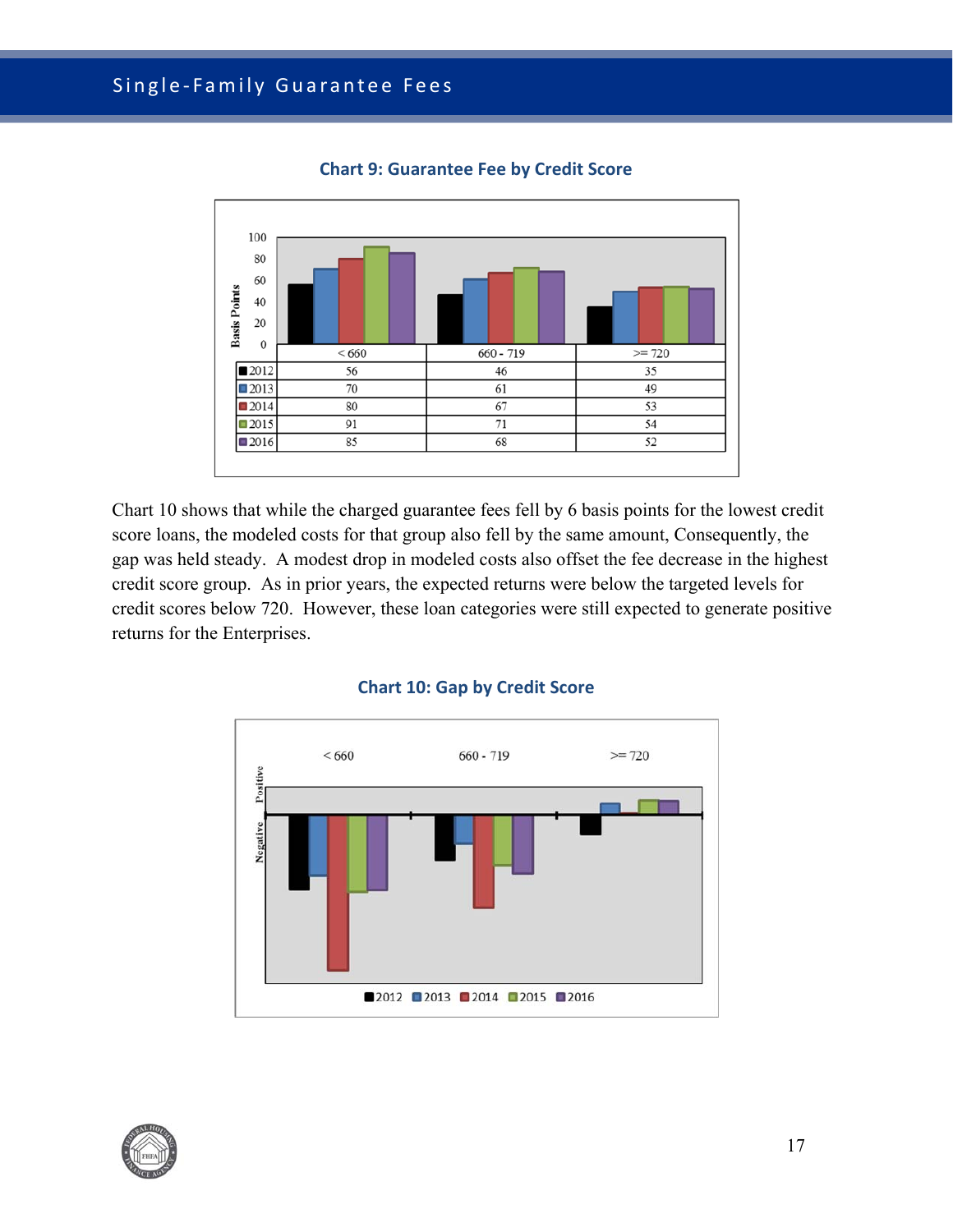#### **IV. Guarantee Fees by Lender Volume**

Prior to 2012, the Enterprises historically provided a pricing discount to lenders that delivered a larger volume of loans. However, in August 2012 FHFA took action to remove that pricing disparity. FHFA issued direction to each Enterprise to increase guarantee fees by an average of 10 basis points. In implementing that fee increase, the ongoing portion of the guarantee fee was raised more for lenders that exchange loans for MBS than for lenders that sell loans for cash. This helped reduce the pricing disparity between large and small volume lenders because smaller lenders tend to sell loans for cash.

Table 4 shows the number of lenders by Enterprise. Each Enterprise has a little over a thousand lenders. In 2016, Fannie Mae gained 6 lenders and Freddie Mac gained 20 lenders.

|             |       |       |       |       |       | Change       |
|-------------|-------|-------|-------|-------|-------|--------------|
|             | 2012  | 2013  | 2014  | 2015  | 2016  | 2015 to 2016 |
| Fannie Mae  | 1.118 | 1.173 | 1.207 | 1,216 | 1,222 | ь            |
| Freddie Mac | 1.019 | 1.055 | 1.078 | 1.042 | 1.062 | 20           |

#### **Table 4: Number of Lenders by Enterprise**

Table 5 shows the acquisition share by lender volume group. For this analysis, FHFA created five lender groups based on volume size: the top 5 lenders for each Enterprise each year (XL), the next 10 lenders (L), the next 10 lenders (M), the next 75 lenders (S), and all others  $(XS)$ .<sup>16</sup> The percentage of acquisitions from the extra-large group fell from 50 percent in 2012 to 31 percent in 2016. The percentage of acquisitions from the small and extra-small group increased from 28 percent to 40 percent over the same period.

|              |                    |      |      |      |      |      | Change       |
|--------------|--------------------|------|------|------|------|------|--------------|
| <b>Group</b> | <b>Lender Rank</b> | 2012 | 2013 | 2014 | 2015 | 2016 | 2015 to 2016 |
| XL           | $1 - 5$            | 50%  | 45%  | 34%  | 32%  | 31%  | $-1\%$       |
|              | $6 - 15$           | 15%  | 16%  | 19%  | 19%  | 19%  | 0%           |
| M            | $16 - 25$          | 7%   | 8%   | 9%   | 9%   | 10%  | 1%           |
| S            | 26-100             | 15%  | 19%  | 22%  | 23%  | 23%  | $-1%$        |
| XS           | $101+$             | 13%  | 13%  | 16%  | 17%  | 17%  | 0%           |

#### **Table 5: Acquisition Share by Lender Volume Group**

<sup>&</sup>lt;sup>16</sup> The groups at Fannie Mae and Freddie Mac may contain different lenders. For example, the XL Rank 1-5 corresponds to the top 5 lenders for Fannie Mae and the top 5 lenders for Freddie Mac, based on each Enterprise's acquisition volume from a particular lender by year.

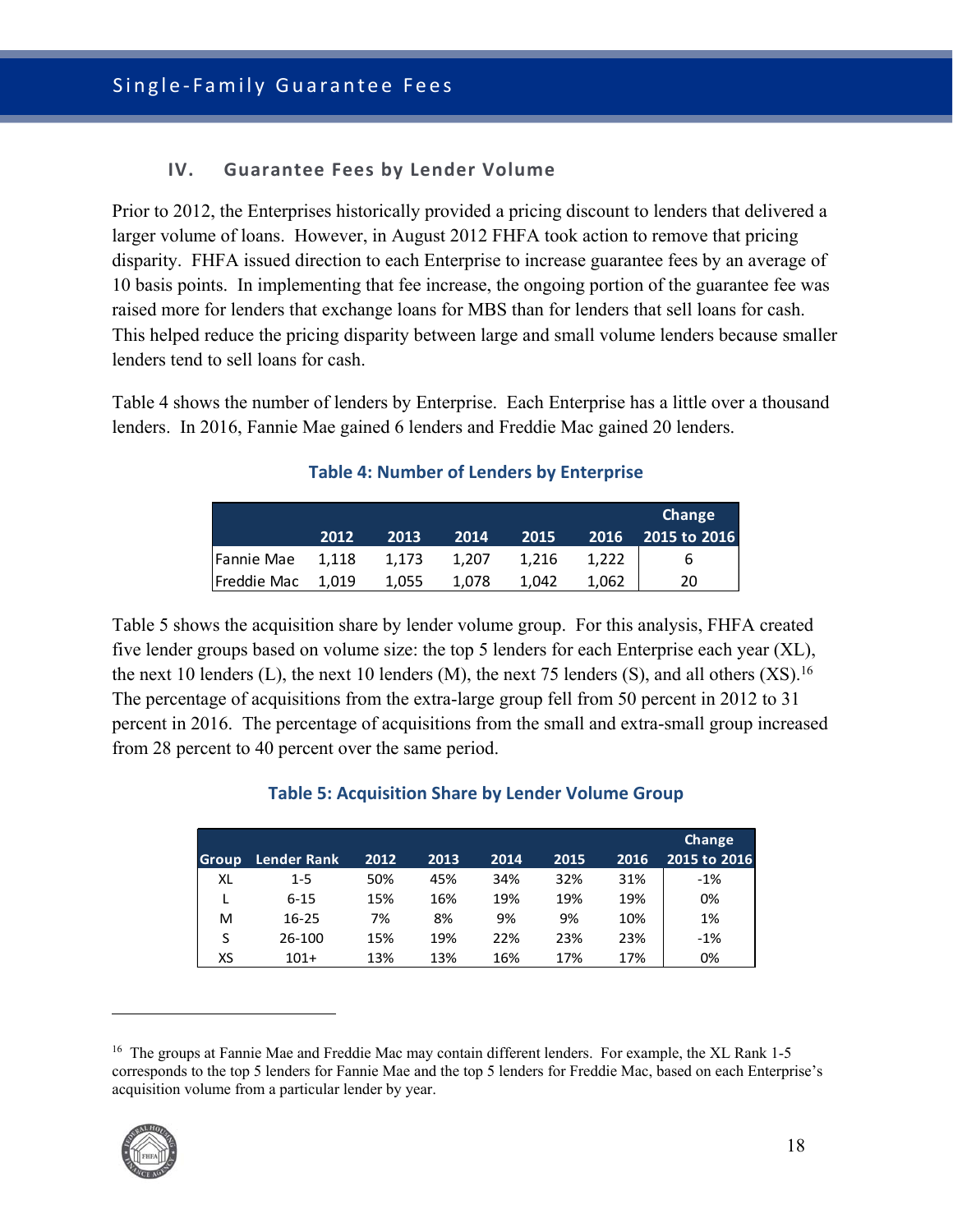Chart 11 shows the guarantee fees by lender volume group. In 2016, the extra-small lenders paid on average 2 basis points less than the extra-large lenders in total guarantee fees. This contrasts with 2012 when the extra-small lenders paid 6 basis points more than the extra-large lenders. Since FHFA took action to reduce the fee disparity by volume groups in late 2012 the guarantee fees among the size groups has been comparable, with only small differences in a given year.



#### **Chart 11: Guarantee Fee by Lender Volume Group**

Chart 12 shows that in both 2015 and 2016 the extra-large and extra-small lender volume groups had gaps close to zero, indicating that the Enterprises expected each of these groups, on average, to earn returns in line with their targeted level. Gap analysis is useful because it reflects the riskadjusted returns, while the fee analysis on each lender group does not take into account risk attributes such as the product type, LTV ratio, or credit score.



#### **Chart 12: Gap by Lender Volume Group**